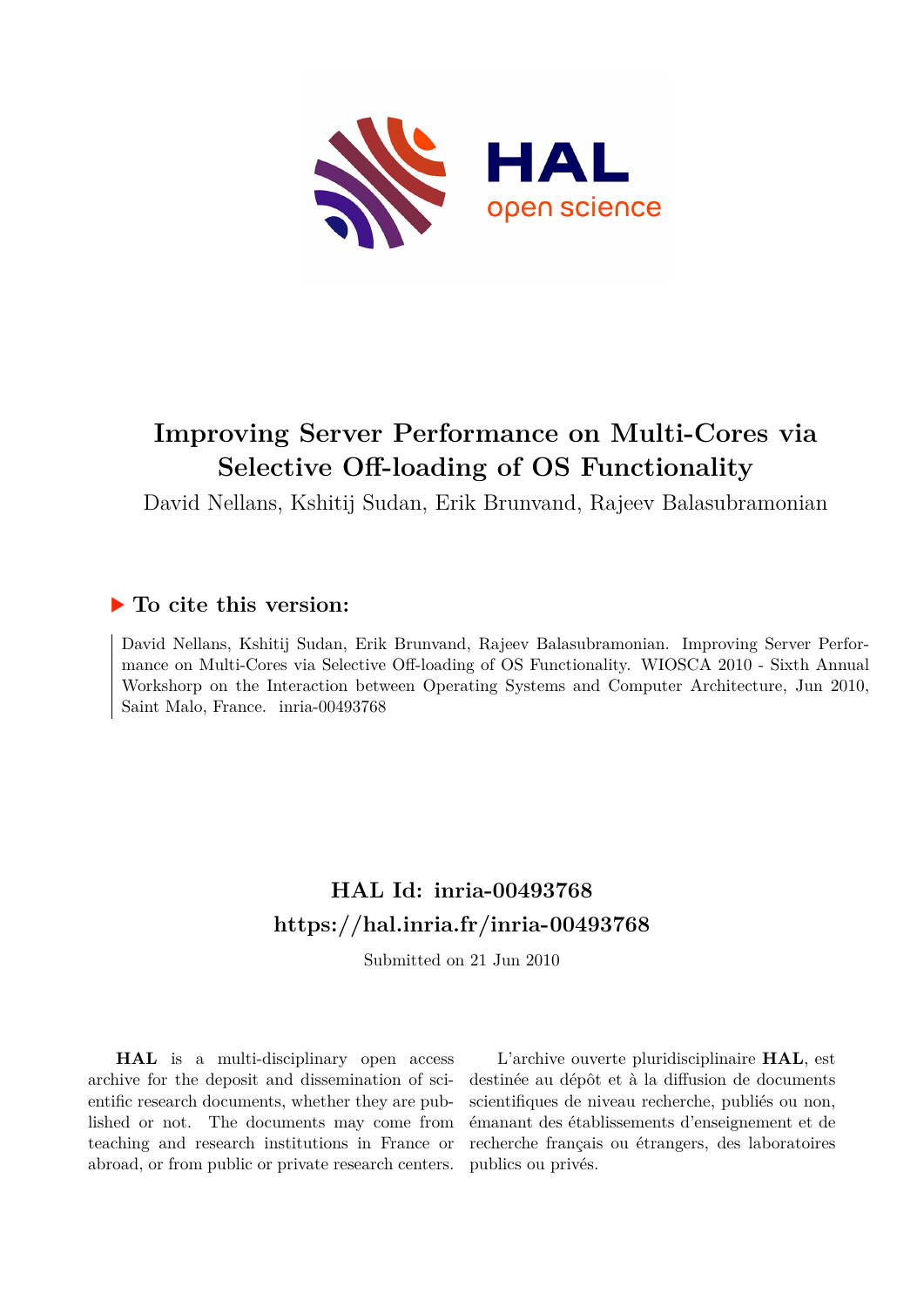# Improving Server Performance on Multi-Cores via Selective Off-loading of OS Functionality

David Nellans, Kshitij Sudan, Erik Brunvand, Rajeev Balasubramonian, School of Computing, University of Utah Salt Lake City, Utah 84112 {*dnellans, kshitij, elb, rajeev*}*@cs.utah.edu*

*Abstract***—Modern and future server-class processors will incorporate many cores. Some studies have suggested that it may be worthwhile to dedicate some of the many cores for specific tasks such as operating system execution. OS off-loading has two main benefits: improved performance due to better cache utilization and improved power efficiency due to smarter use of heterogeneous cores. However, OS off-loading is a complex process that involves balancing the overheads of off-loading against the potential benefit, which is unknown while making the off-loading decision. In prior work, OS off-loading has been implemented by first profiling system call behavior and then manually instrumenting some OS routines (out of hundreds) to support off-loading. We propose a hardware-based mechanism to help automate the off-load decision-making process, and provide high quality dynamic decisions via performance feedback. Our mechanism dynamically estimates the off-load requirements of the application and relies on a run-length predictor for the upcoming OS system call invocation. The resulting hardware based off-loading policy yields a throughput improvement of up to 18% over a baseline without off-loading, 13% over a static software based policy, and 23% over a dynamic software based policy.**

#### I. INTRODUCTION

In the era of plentiful transistor budgets, it is expected that processors will accommodate tens to hundreds of processing cores. Given the abundance of cores, it may be beneficial to allocate some chip area for special-purpose cores that are customized to execute common code patterns. One such common code is the operating system (OS). Some prior studies [10], [17], [19] have advocated that selected OS system calls be offloaded to a specialized OS core. This can yield performance improvements because (i) user threads need not compete with the OS for cache/CPU/branch predictor resources, and (ii) OS invocations from different threads interact constructively at the shared OS core to yield better cache and branch predictor hit rates. Further, in a heterogeneous chip multiprocessor, the OS core could be customized for energy-efficient operation because several modern features (such as deep speculation) have been shown to not benefit OS execution [17], [19].

Hardware customization for OS execution has high potential because the OS can constitute a dominant portion of many important workloads such as webservers, databases, and middleware systems [10], [19], [21]. These workloads are also expected to be dominant in future datacenters and cloud computing infrastructure, and it is evident that such computing platforms account for a large fraction of modernday energy use [23]. In these platforms, many different virtual machines (VMs) and tasks will likely be consolidated on simpler, many-core processors [6], [23]. Not only will the applications often be similar to existing applications that have heavy OS interaction, the use of VMs and the need for resource allocation among VMs will inevitably require more operating system (or privileged) execution.

The OS off-load approach has only recently come under scrutiny and more work is required to fully exploit its potential, including a good understanding of server/OS workloads in datacenters, evaluating the impact of co-scheduled VMs, technologies for efficient process migration, technologies for efficient cache placement and cache-to-cache transfers, etc. The work by Brown and Tullsen [9], for example, attempts to design a low-latency process migration mechanism that is an important technology for OS off-load. Similarly, in this paper we assume that OS off-load is a promising approach and we attempt to resolve another component of OS off-load that may be essential for its eventual success, viz, the decision-making process that determines which operations should be off-loaded. While OS off-load has a significant energy advantage [17], this paper primarily focuses on the performance aspect. We expect that our proposed design will also be useful in an off-loading implementation that optimizes for energy efficiency.

Past work has demonstrated the potential of OS off-load within multi-cores for higher performance [10] and energy efficiency [17]. In these works, the fundamental mechanism for OS isolation, *off-loading*, remains the same. Off-loading implementations have been proposed that range from using the OS' internal process migration methods [17], to layering a lightweight virtual machine under the OS to transparently migrate processes [10]. In these studies, the decision process of which OS sequences to off-load has been made in software, utilizing either static offline profiling or developer intuition. This process is both cumbersome and inaccurate. Firstly, there are many hundreds of system calls, as seen in Table I, and it will be extremely time-consuming to manually select and instrument candidate system calls for each possible OS/ hardware configuration. Secondly, OS utilization varies greatly across applications and off-loading decisions based on profiled averages will be highly sub-optimal for many applications.

This paper attempts to address exactly this problem. We only focus on performance optimization with OS off-loading on a homogeneous CMP. We contribute to the existing body of work by proposing a novel hardware mechanism that can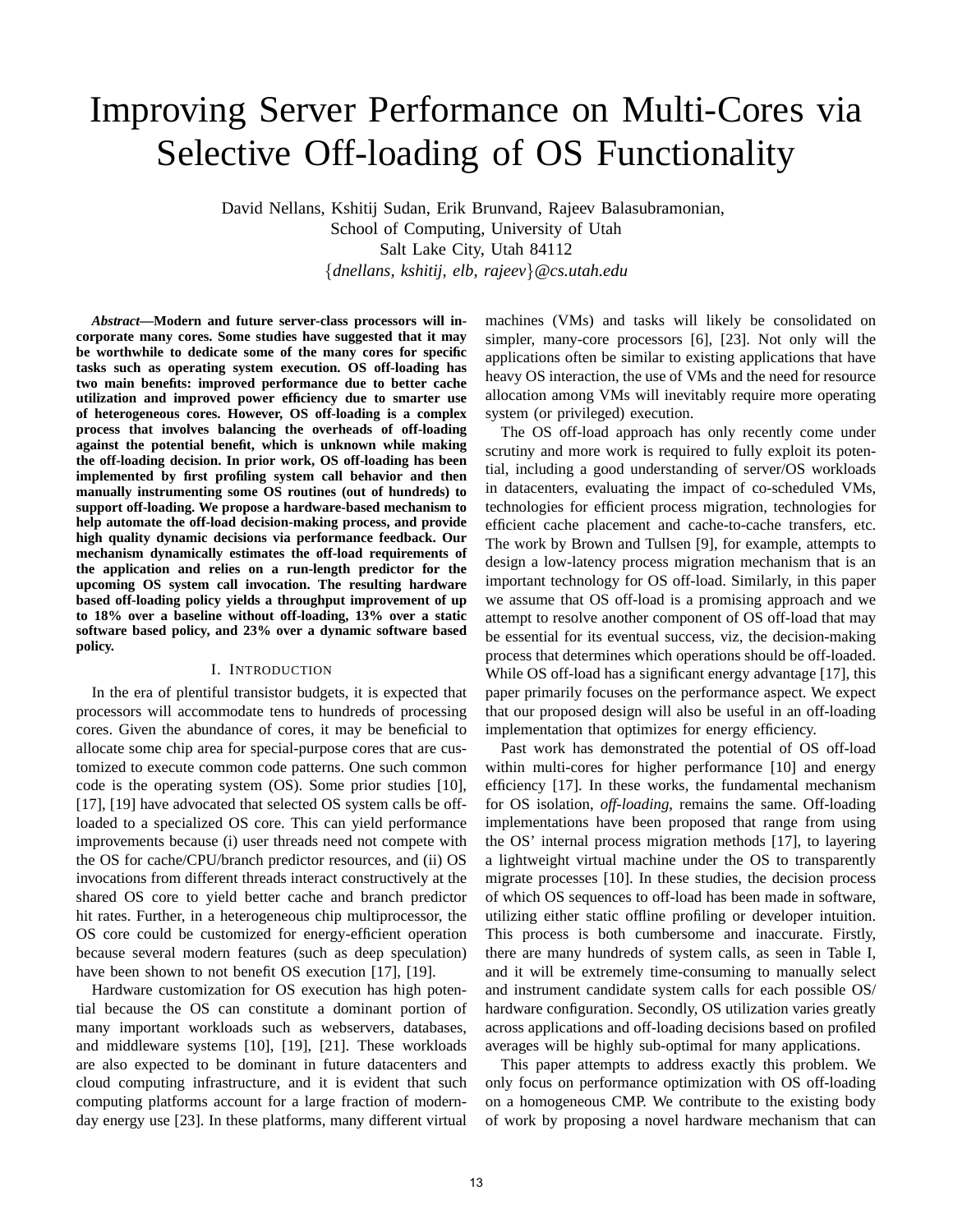TABLE I NUMBER OF DISTINCT SYSTEM CALLS IN VARIOUS OPERATING SYSTEMS.

| <b>Benchmark</b> | # Syscalls | <b>Benchmark</b> | # Syscalls |
|------------------|------------|------------------|------------|
| Linux 2.6.30     | 344        | Linux $2.2$      | 190        |
| Linux $2.6.16$   | 310        | Linux $1.0$      | 143        |
| Linux 2.4.29     | 259        | Linux $0.01$     | 67         |
| FreeBSD Current  | 513        | Windows Vista    | 360        |
| FreeBSD 5.3      | 444        | Windows XP       | 288        |
| FreeBSD 2.2      | 254        | Windows 2000     | 247        |
| OpenSolaris      | 255        | Windows NT       | 211        |

be employed on nearly any OS/hardware combination. At runtime, we dynamically estimate the level of off-loading that will be most beneficial for the application. Off-loading involves non-trivial interactions: reduced cache/branch predictor interference for the user thread, more cache coherence misses for the OS and user, overhead for off-load, queuing delay at the OS core, etc. We must therefore first estimate how aggressive the off-loading mechanism needs to be and then estimate if each OS invocation should be off-loaded. At the heart of our proposed scheme is a predictor that accurately estimates the length of upcoming OS sequences. We show that such a hardware-based scheme enables significant benefits from off-loading, out-performing static software instrumentation as well as a similar dynamic instrumentation in software. It also greatly simplifies the task of the OS developer, while incurring only a minor hardware storage overhead of about 2 KB.

A related alternative to off-loading is the dynamic adaptation of a single processor's resources when executing OS sequences [15], [20]. While the dynamic adaptation schemes do not rely on off-loading, the decision making process on when to adapt resources is very similar to that of making offloading decisions. We therefore expect the proposed prediction mechanisms to be useful for other forms of OS optimization as well, although this is not evaluated in the paper.

#### II. BACKGROUND AND MOTIVATION

**Historical Perspective.** Off-loading execution from a traditional general purpose microprocessor is not a new idea. For instance, in the 1980's floating point hardware often existed as a co-processor that could be plugged into an additional socket on many motherboards. This essentially amounted to offloading floating-point execution. Until recently, the memory controller for the DRAM sub-system was implemented in the north-bridge, but recent CPUs now have an integrated memory controller. Graphics rendering can be done entirely within software on the CPU, or it can be sent to a dedicated video card that can render polygons more efficiently due to a (vastly) different microarchitecture. Given the abundance in transistors today, off-loading within a multi-core can be attempted as a design optimization for common code patterns such as the operating system.

**Benchmarks.** For this work we examine a broad variety of workloads to examine the effect that OS interference has on cache performance. We look at a subset of benchmarks from the PARSEC (blackscholes, canneal) [8] , BioBench (fasta protein, mummer) [3], and SPEC-CPU-2006 (mcf, hmmr) [12] suites as representative of HPC compute bound applications. Apache 2.2.6 serving a variety of static webpages selected at random by a serverside CGI script, SPECjbb2005 (a middleware-type system), and Derby (a database workload from the SPECjvm2008 suite) comprise our server oriented workloads. Our server benchmarks map two threads per core except Apache which self tunes thread counts to optimize throughput. This 2:1 mapping allows workloads that might stall on I/O operations to continue making progress, if possible.

All benchmarks were warmed up for 50 million instructions prior to being run to completion within the region of interest, using throughput as the performance metric. For single threaded applications, throughput is equivalent to IPC. In many experiments, the group of compute bound applications displays extremely similar behavior. For the sake of brevity, we represent these applications as a single group in our graphs, and note any outlier behavior.

**Off-loading Decisions and Instrumentation Cost.** We view the work by Chakraborty et al. [10] and Mogul et al. [17] as the state-of-the-art in OS off-loading. In both of these works, off-line profiling and developer intuition is used as a guide to identify what are typically long-running system calls. These system calls are then manually instrumented so that their invocation results in a process migration from the application's core to a dedicated OS core. The reverse migration is performed when the system call completes.

Previous proposals [10] have involved a VMM to trap OS execution and follow a static off-loading policy based on offline profiling. Manual instrumentation of the code can allow the decision-making process to be smarter as the length of that specific system call invocation can be estimated based on input arguments [14], [17]. For example, the duration of the *read* system call is a function of the number of bytes to be fetched from a file descriptor offset and thus can vary across invocations. Even such instrumentation has several short-comings. In some cases, the read syscall may return prematurely if end-offile is encountered (for other syscalls too, the input arguments may not always be good predictors of run length). In yet other cases, the system call may be preempted by an additional long OS sequence initiated by a external device interrupt. The above effects cannot be accurately captured by instrumentation alone. Therefore, even sophisticated instrumentation can often be inaccurate. A history based predictor of OS run-length has the potential to overcome these short-comings.

We frequently see one or both of the following patterns: (a) an application that invokes many short OS routines, (b) an application that invokes few, but long running, routines. Depending on the application, reduced cache interference may be observed by off-loading one or both classes of OS routines. As we show later in the Section V, contrary to what intuition might indicate, it is often beneficial to off-load short system calls, even those with shorter duration than the off-loading migration overhead. When short system calls are also considered as candidates for off-loading, the overhead of instrumentation greatly increases. The latency cost of instrumentation code can range from just tens of cycles in basic implementations to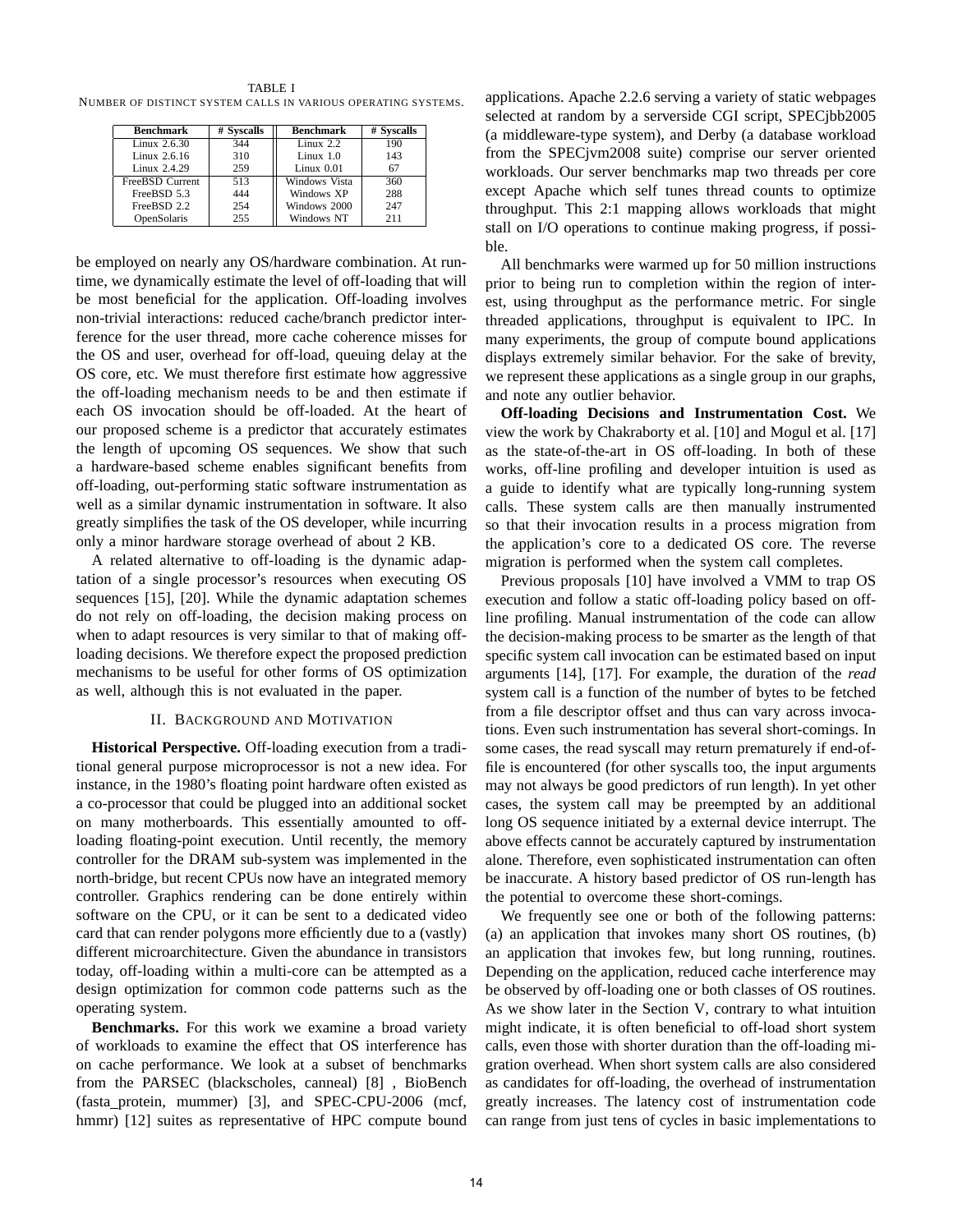

Fig. 1. Runtime overhead of dynamic software instrumentation for all possible OS off-loading points

hundreds of cycles in complex implementations. This overhead is incurred even when instrumentation concludes that a specific OS invocation should not be off-loaded. As an example, we instrumented the simple *getpid* syscall implementation in OpenSolaris. We found that adding a single off-loading branch that invokes off-loading functionality based on a static threshold, increases the assembly instruction count from 17 to 33 for this trivial instrumentation. Examining multiple register values, or accessing internal data structures can easily bloat this overhead to hundreds of cycles which quickly penalizes performance. Figure 1 shows the significant performance impact of instrumenting all OS entry points for the server and compute bound workloads.

The above arguments highlight that profile-based manual instrumentation is not only burdensome, it also significantly limits the potential of the off-loading approach. The upcoming sections show how hardware-based single-cycle decision making can out-perform a couple of reasonable static instrumentation policies.

**Migration Implementations.** The latency and operations required for off-loading are significantly impacted by the migration implementation, which depends on both hardware and software capabilities. There are other alternatives to process migration, however, such as remote procedure calls, and message passing interfaces within the operating system. These alternate designs have the potential to lower inter-core communication cost substantially and are an interesting design point though we do not consider them in this study. For some research operating systems [7], [13], the notion of off-loading is not even valid, as sub-systems are already pinned to specific processors within a CMP system. However, no mainstream OS has chosen to implement such features yet and by far, the majority of server applications are run on traditional Unixbased systems. In this study, we attempt to be agnostic to the mechanism by which off-loading is performed and show results for a variety of possible off-loading overheads.

While our study evaluates several design points for offloading overheads, we focus most of our conclusions on the conservative and aggressive design points. The conservative scheme is based on the thread migration time of approximately 5,000 cycles for an unmodified Linux 2.6.18 kernel. Proposals exist that could improve this delay to below just below 3,000 cycles on our target machine [22]. Reliable thread migration entails interrupting program control flow on the user processor and writing architected register state to memory. The OS core must then be interrupted, save its own state if it was executing something else, read the architected state of the user core from memory, and resume execution. If there is data in cache on the user processor that must be accessed by the OS core, it must be transferred to the OS core (automatically handled by the coherence mechanism). The aggressive scheme is based on a technique proposed by Brown and Tullsen [9] and is assumed to incur a 100 cycle migration latency. They advocate hardware support for book-keeping and thread scheduling utilizing an in hardware state machine, (a process normally done in software by an OS or virtual machine).

#### III. HARDWARE-BASED DECISION-MAKING

Instead of a software instrumentation process based on profiled analysis, we propose a hardware-based mechanism that simplifies the task of the OS developer and makes high quality decisions about the benefits of off-loading OS execution. Offloading leads to several complex interactions. First, it isolates the working sets of the application and the OS by placing most of the application's data in its own cache and most of the OS' data in the OS core's cache. This reduces cache and branch predictor interference at the user core. It also increases the likelihood that an OS system call will find its data in cache because a similar function was recently executed (not necessarily by the invoking application). Second, the number of coherence misses may increase because the OS system call may have to access application data (that resides in the application core's cache) and conversely, the application may have to access data recently fetched by the OS syscall (that resides in the OS core's cache). These interactions are a strong function of system call length and frequency. Performance is also impacted by the overheads for migration and because of queuing delays at the OS core (since a single OS core could handle requests from multiple application cores). Many of the above effects are not easily captured with performance counters, and even if they were, it may be difficult to construct models that relate these parameters to an eventual decision regarding the benefits of off-loading the system call being currently invoked. We therefore adopt a simplified but effective approach that is based on the following two sub-components.

We adopt the simple strategy that a system call will be off-loaded if it is expected to last longer than a specified threshold, N cycles. The first sub-component employs a hardware predictor to estimate the length of a system call. At any point, we also need to determine best best value for N. This may vary depending on how closely the application and OS interact and on whether coherence effects dominate over other cache interference effects. The second sub-component of the proposed scheme determines the  $N$  value which provides best performance by sampling various candidate values.

#### *A. Hardware Prediction of OS Syscall Length*

We believe that system call run-length is the best indicator of whether off-loading will be beneficial. This is simply because the overhead of migration is amortized better if the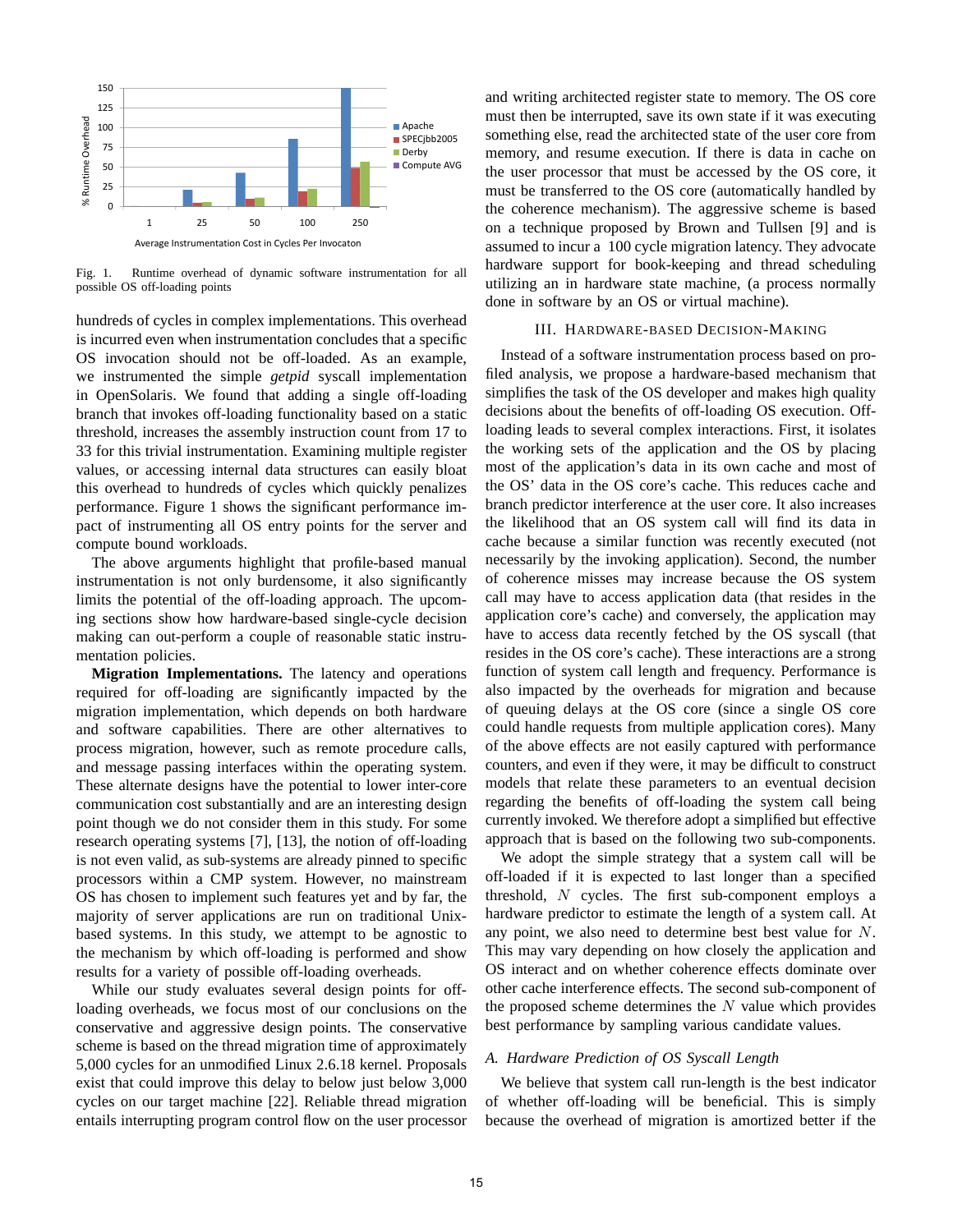

Fig. 2. OS Run-Length Predictor With Configurable Threshold

system call is longer. The length of the syscall is often a function of the input arguments and processor architected state. We therefore propose a new hardware predictor of OS invocation length that XOR hashes the values of various architected registers. After evaluating many register combinations, the following registers were chosen for the SPARC architecture: PSTATE (contains information about privilege state, masked exceptions, FP enable, etc.), g0 and g1 (global registers), and i0 and i1 (input argument registers). The XOR of these registers yields a 64-bit value (that we refer to as *AState*) that encodes pertinent information about the type of OS invocation, input values, and the execution environment. Every time there is a switch to privileged execution mode, the AState value is used to index into a predictor table that keeps track of the invocation length the last time such an AState index was observed, as shown in Figure 2.

Each entry in the table also maintains a prediction confidence value, a 2-bit saturating counter that is incremented on a prediction within  $\pm 5\%$  of the actual, and decremented otherwise. If the confidence value is 0, we find that it is more reliable to make a "global" prediction, *i.e.*, we simply take the average run length of the last three observed invocations (regardless of their AStates). This works well because we observe that OS invocation lengths tend to be clustered and a global prediction can be better than a low-confidence "local" prediction. For our workloads, we observed that a fullyassociative predictor table with 200 entries yields close to optimal (infinite history) performance and requires only 2 KB storage space. The 200-entry table is organized as a CAM with the 64-bit AState value and prediction stored per entry. A direct-mapped RAM structure with 1500 entries also provides similar accuracy and has a storage requirement of 3.3 KB. This table is tag-less and the least significant bits of the AState are used as the index.

Averaged across all benchmarks, this simple predictor is able to precisely predict the run length of 73.6% of all privileged instruction invocations, and predict within  $\pm 5\%$ the actual run length an additional 24.8% of the time. Large prediction errors most often occur when the processor is



Fig. 3. Binary Prediction Hit Rate for Core-Migration Trigger Thresholds

executing in privileged mode, but interrupts have not been disabled. In this case, it is possible for privileged mode operation to be interrupted by one or more additional routines before the original routine is completed. Our predictor does not capture these events well because they are typically caused by external devices which are not part of the processor state at prediction time. These prediction inaccuracies are part of nondeterministic execution and can not be foreseen by software or other run length prediction implementations. Fortunately, these interrupts typically extend the duration of OS invocations, almost never decreasing it. As a result, our mispredictions tend to underestimate OS run-lengths, resulting in some OS offloading possibly not occurring, based on a threshold decision.

While the hardware predictor provides a discrete prediction of OS run-length, the off-load decision must distill this into a binary prediction indicating if the run length exceeds N instructions and if core migration should occur. Figure 3 shows the accuracy of binary predictions for various values of  $N$ . For example, if off-loading should occur only on OS invocation run lengths greater than 500 instructions, then our predictor makes the correct off-loading decision 94.8%, 93.4%, 96.8%, and 99.6% of the time for Apache, SPECjbb2005, Derby and the average of all compute benchmarks, respectively. While more space-efficient prediction algorithms possibly exist, we observe little room for improvement in terms of predictor accuracy.

#### *B. Dynamic Estimation of* N

The second component of a hardware assisted off-loading policy is the estimation of  $N$  that yields optimal behavior in terms of say, performance or energy-delay product (EDP). This portion of the mechanism occurs within the operating system at the software level so that it can utilize a variety of feedback information gleaned from hardware performance counters. Execution of this feedback occurs on a coarse granularity however, typically every 25-100 million cycles. As a result, the overhead is minimal compared to software instrumentation of system calls which can be invoked as often as every few thousand cycles in OS intensive applications.

For this estimation of  $N$ , we rely on algorithms described in past work to select an optimal hardware configuration [5]. If the hardware system must select one of a few possible  $N$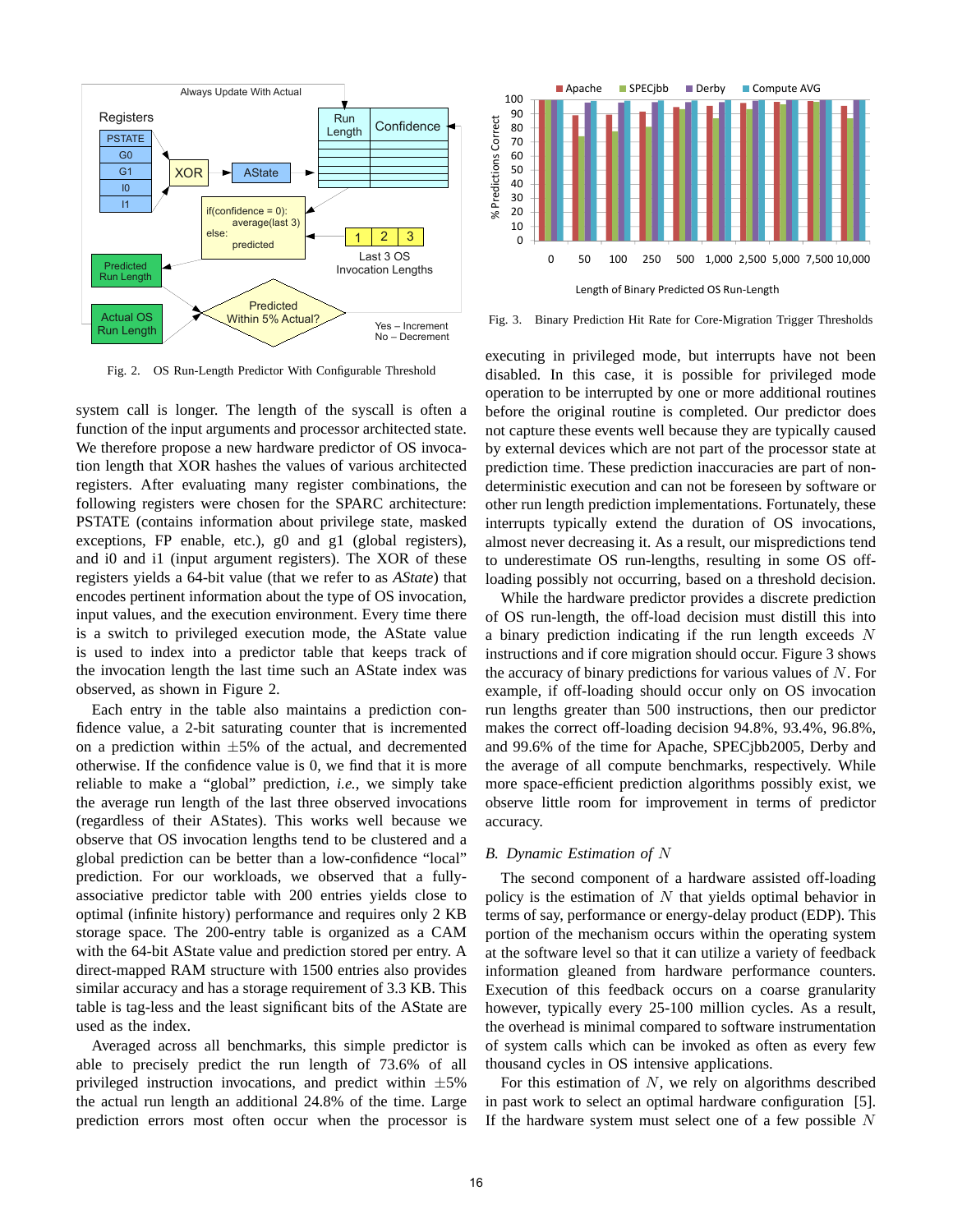| <b>TABLE II</b>       |  |  |  |  |  |  |
|-----------------------|--|--|--|--|--|--|
| SIMULATOR PARAMETERS. |  |  |  |  |  |  |

| <b>CPU</b> Parameters |                             | <b>Memory System Parameters</b> |                                    |  |
|-----------------------|-----------------------------|---------------------------------|------------------------------------|--|
| <b>ISA</b>            | UltraSPARC III ISA          | L1 I-cache                      | $32$ KB/2-way, 1-cycle             |  |
| Core Frequency        | 3.5 GHz @ 32nm              | L1 D-cache                      | $32$ KB/2-way, 1-cycle             |  |
| Processor Pipeline    | In-Order                    | L <sub>2</sub> Cache            | 1 MB/16-way, dual banked, 12-cycle |  |
| TLB                   | 128 Entry Fully Associative | L1 and L2 Cache Line Size       | 64 Bytes                           |  |
| Coherence Protocol    | Directory Based MESI        | Main Memory                     | 350 Cycle Uniform Latency          |  |

thresholds at run-time, it is easiest to sample behavior with each of these configurations at the start of every program phase and employ the optimal configuration until the next program phase change is detected. The mechanism is epoch-based, *i.e.*, statistics are monitored every *epoch* (an interval of a fixed number of cycles).

For our implementation, where performance is our metric of interest, we use the L2 cache hit rate of both the OS and user processors, averaged together, as our performance feedback metric. Our initial sampling starts with an epoch of 25 million instructions, and an off-loading threshold of  $N = 1,000$  if the application is executing more than 10% of its instructions in privileged mode, otherwise the threshold is set to  $N = 10,000$ . We also sample values for two alternate  $N$ , above and below the initial  $N$ . If either of these  $N$  results in an average L2 hit-rate that is 1% better than our initial N, we set this new value as our threshold. Having chosen an initial threshold value, we then allow the program to run uninterrupted for 100 M instructions. We then again perform a 25 M instruction sampling of two alternate values of N. If our threshold appears to still be optimal we then double the execution length (to 200 M) instructions before sampling again to help reduce sampling overhead. If at any point our current  $N$  is found to be non-optimal, the execution duration is reduced back to 100 M instructions.

Such a mechanism can work poorly if phase changes are frequent. If this is the case, the epoch length can be gradually increased until stable behavior is observed over many epochs. Such a strategy was not invoked for most of our benchmark programs as few phase changes were encountered for epochs larger than 100 million instructions. For our experiments, we use very coarse-grained values of  $N$  (as later reported in Figure 4). Increasing the resolution at which  $N$  can vary will increase the performance of the system, but it comes at the expense of increased sampling overhead.

#### IV. EXPERIMENTAL METHODOLOGY

To examine the design space of OS off-loading we use cycle accurate, execution driven simulation to model full OS execution during workload execution. Our simulation infrastructure is based on Simics 3.0 [16] and we model in-order UltraSPARC cores. By modeling in-order cores, we are able to simulate large executions in a reasonable amount of time, thus capturing representative OS behavior. It also appears that many OS-intensive server workloads are best handled by inorder cores with multi-threading [21] (for example, the Sun Niagara and Rock designs and the recent Intel Atom design).

On the SPARC platform, the PSTATE register [1] holds the current state of the processor and contains information (in bit fields) such as floating-point enable, execution mode (user or privilege), memory model, interrupt enable, etc. Our proposed techniques use the execution mode bit in this register to determine which code sequences are executing within the boundaries of the OS. Based on this definition, system calls which occur in privileged mode but within the user address space are captured as part of our OS behavior in addition to functionality that occurs within the kernel address space. Thus, compared to prior work, we are considering a broader spectrum of OS behavior as a candidate for off-loading. Previous work examined only system calls, or a subset of them; we show that optimal performance can be obtained by off-loading OS sequences that are much shorter than intuition might indicate. Therefore, a general-purpose solution for capturing all OS execution is required.

The SPARC ISA has several unique features which cause many short duration  $\left( \langle 25 \rangle \right)$  instructions) OS invocations. These invocations are exclusively due to the fill and spill operations of the rotating register file the SPARC ISA implements when the register file becomes overloaded. Other architectures, like x86, perform stack push and pop operations in user space. We analyzed our results both including and excluding these invocations for SPARC ISA, and have chosen to omit these invocations from our graphs where they skew results substantially from what would be seen on an alternative architecture.

For all our simulations, Table II shows the baseline memory system parameters. Our timing parameters were obtained from CACTI 6.0 [18] targeting a frequency of 3.5 GHz. A memory latency of 350 cycles is used in all experiments (based on real machine timings from Brown and Tullsen [9]). In the case of off-loading, we simulate two such cores with private L2s which are kept coherent via a directory based protocol and a simple point-to-point interconnect fabric (while this is overkill for a 2-core system, we expect that the simulated model is part of a larger multi-core system). Our system models directory lookup, cache-to-cache transfers, and coherence invalidation overheads independently. We parameterize the *migration implementation* so that we can examine the effects of varied latency implementations on the off-loading decision policy.

#### V. RESULTS

#### *A. Impact of Design Parameters*

We next evaluate the off-loading performance achievable with our predictor-directed decision making policy. On every transition to privileged mode, the run-length predictor is looked up and off-loading occurs if the run-length is predicted to exceed N (we show results for various static values of N). Figure 4 shows the IPC performance through off-loading, relative to a baseline that executes the program on a single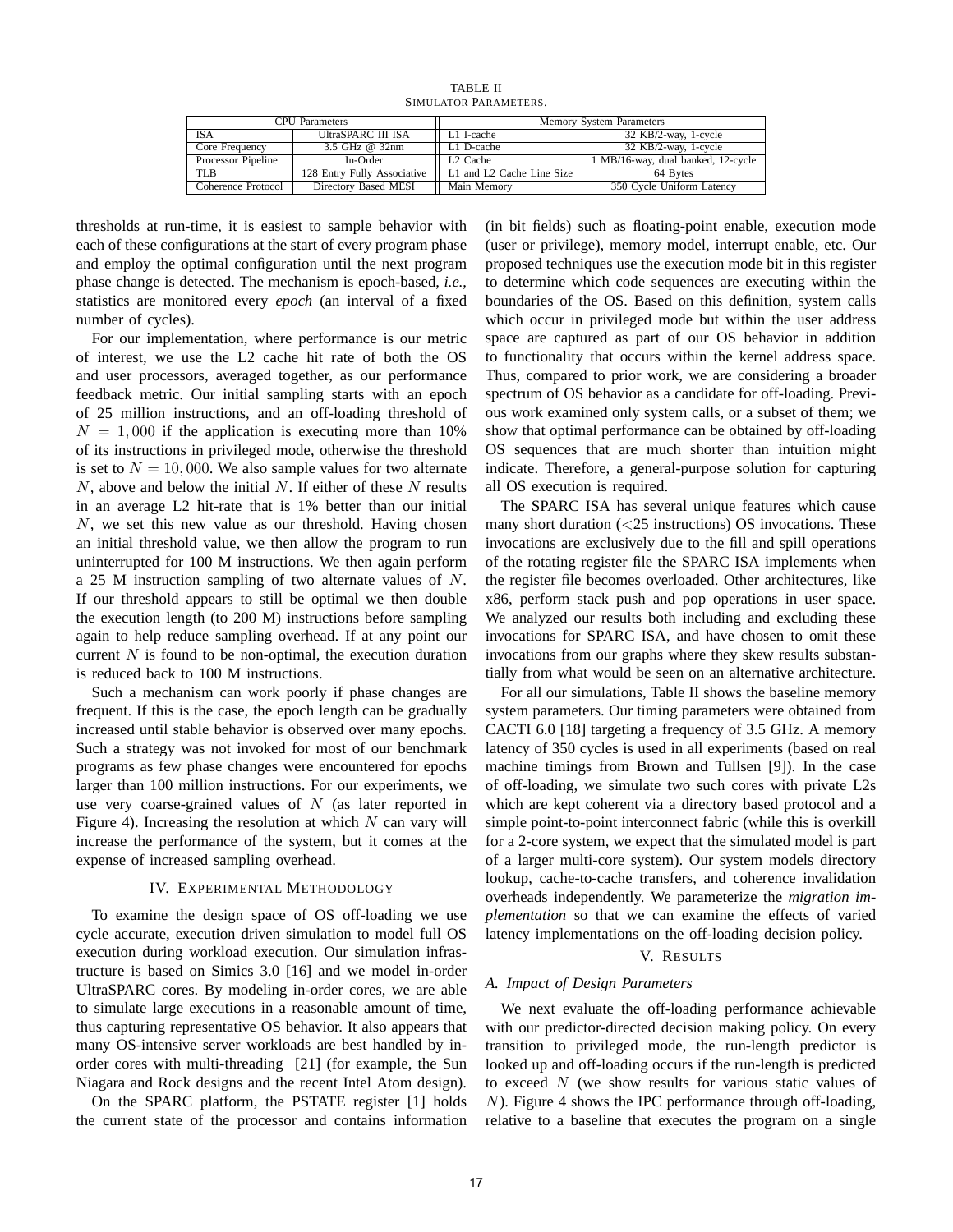

Fig. 4. Normalized IPC relative to uni-processor baseline when varying the off-loading overhead and the switch trigger threshold.

core. All results use our hardware based predictor and have just a single cycle instrumentation cost. A different graph is shown for Apache, SPECjbb2005, Derby, and compute-intensive programs. Each graph shows a static off-loading threshold N on the X-axis and a different curve for various one-way offloading latencies. Evaluating multiple off-loading latencies is important because they are highly implementation dependent and can range from 5,000 cycles in current operating system implementations, down to just a few hundred cycles in some recent research proposals [22]. Figure 4 helps identify 3 major trends about OS off-loading.

**Off-loading latency is the dominant factor in realizing performance gains.** Performance is clearly maximized with the lowest off-loading overhead possible. If the core migration implementation is not efficient, it is possible that off-loading may never be beneficial (see SPECjbb).

**For any given off-loading latency, choosing the appropri**ate switch trigger threshold  $N$  is critical. When finding the optimal off-loading threshold  $N$ , two factors come into play, OS/User cache interference and cache coherence overheads. When the OS and user application execute on a single core, as has traditionally occurred, the working set of each is forced to compete for space in the cache. Off-loading has the potential to improve performance because we are effectively removing the accesses to OS working set from the cache. Thus, user cache hit-rates are maximized at  $N = 0$ .

The OS and application do not have completely independent working sets – much of their memory footprint is shared. This sharing occurs because the OS often performs operations such as I/O on behalf of the application and places the resulting data into the application address space. As a result, shared data that is written, can generate substantial coherence traffic between OS and User cores. As we move to low values for N, coherence traffic is also maximized because OS/User shared data is no longer in just a single cache.

For example, Figure 4 shows that even with a zero overhead off-loading latency, moving from  $N = 100$  to  $N = 0$ substantially reduces performance. This is because the cost of additional coherence invalidates and transfers overshadows any improvements in cache hit-rate. Because the relationship between coherence and cache interference can vary from application to application, it is not possible to globally determine the point  $N$  at which off-loading performance is maximized. A dynamically adjusting system utilizing performance feedback is required.

**Off-loading short OS sequences is required.** We are somewhat surprised to see that maximum performance occurs when off-loading OS invocations as short as 100 instructions long. This indicates that though long duration invocations dominate the total OS instruction count, short frequent invocations also have a large impact on cache interference for some benchmarks. This implies that any software-based decision policy that relies on OS code instrumentation must not only consider long-running system calls, but also shortrunning ones. This supports our belief that all OS entry points must be instrumented for off-loading, and in turn, that lowcost instrumentation, such as the hardware predictor presented here, is necessary for OS off-loading to be successful.

#### *B. Comparing Instrumentation and Hardware Prediction*

Having studied the behavior of the hardware predictor, we now compare our eventual hardware-based scheme against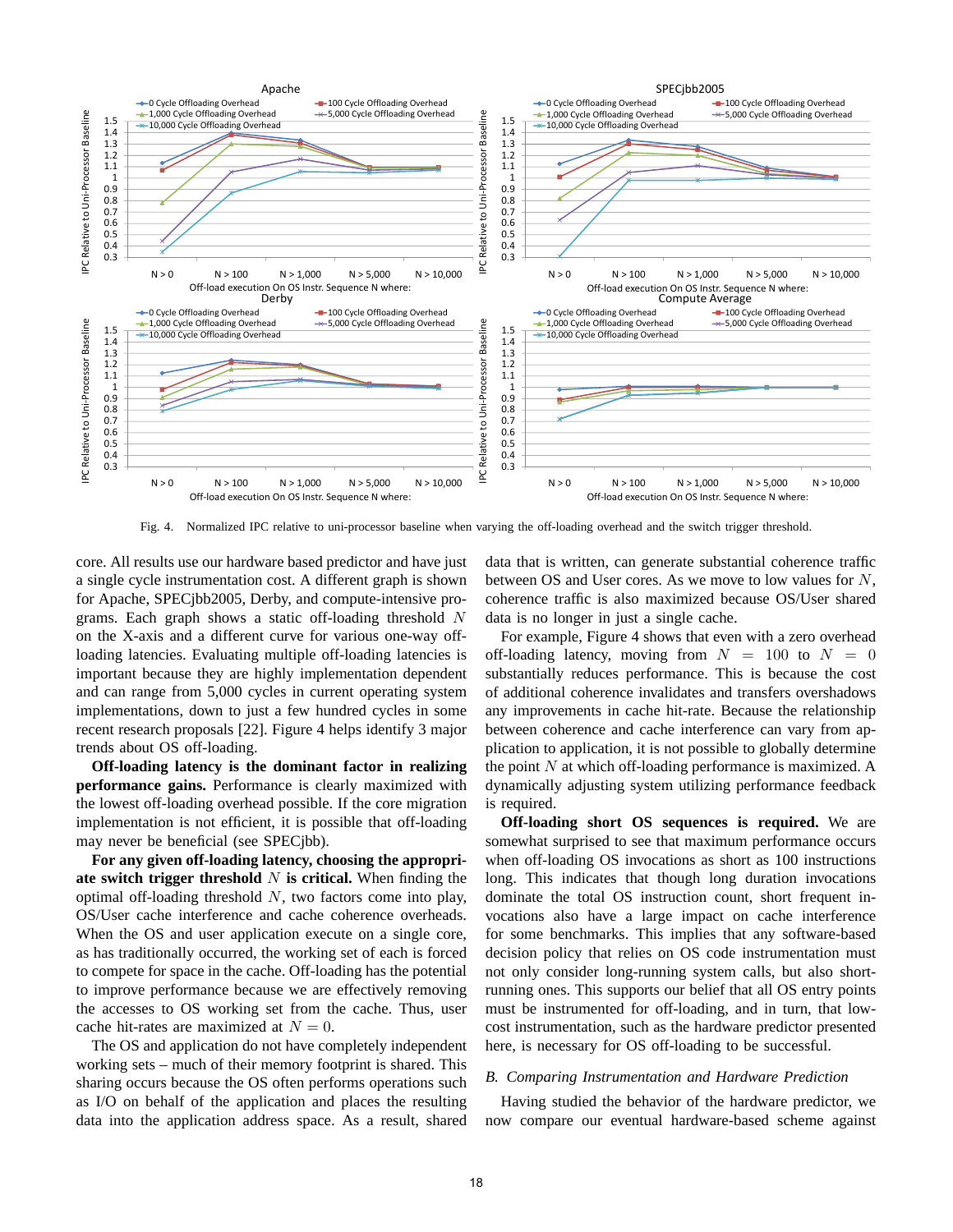

Fig. 5. Normalized throughput (relative to a single-core baseline) for offloading with static manual instrumentation and off-loading with the hardware predictor.

existing techniques that have relied on manual software instrumentation. Figure 5 provides a concise view of what we consider to be state of the art in OS off-loading. We present normalized throughput results for an off-loading latency of 5,000 cycles (Conservative), that is currently available, as well as 100 cycles (Aggressive) that has been proposed in research. Static instrumentation (SI) models a low overhead software instrumentation that uses off-line profiling to identify and statically instrument only those OS routines that are determined to have a run-length that is twice the off-loading (migration) latency. SI is very similar to the technique used by Chakraborty et al. [10]. Dynamic instrumentation (DI) models a more complex software instrumentation of all possible OS entry points and allows run-time decisions about the value of off-loading. DI is very similar to the technique used by Mogul et al. [17], but differs in that all OS entry points are instrumented, as opposed to just those which are expected to have a long average run length. DI is the functional equivalent of the hardware prediction engine proposed in this paper, but implemented entirely in software. Finally, hardware instrumentation (HI) is the new hardware predictor based approach described in this work.

Figure 5 indicates that previous OS off-loading proposals were leaving substantial performance on the table by (i) not considering short OS sequences as candidates for offloading, and (ii) utilizing high overhead software instrumentation to make off-loading decisions. At currently achievable off-loading latencies, our hardware based off-loading decision policy can yield as much as 18% throughput improvement over a baseline without off-loading, and 13% improvement over previous software-based implementations. In the future, with faster migration implementations, the importance of a low overhead decision making policy will increase and our proposal can outperform software instrumentation by as much as 20%.

In our experiments, the single-core baseline has a single 1 MB L2 cache, while the off-loading models have two 1 MB L2 caches. This is a faithful model of how off-loading is expected to work in future multi-cores, and the additional cache space is a strong contributor to the high benefit from

off-loading. It is worth noting that even an off-loading model with two 512 KB L2 caches can out-perform the single-core baseline with a 1 MB L2 cache if the off-loading latency is under 1,000 cycles. Such a comparison only has academic value however, as hardware designers are unlikely to cripple an existing processor design to enable off-loading.

#### *C. Scalability of Off-loading*

Table III shows the percentage of benchmark execution time that the OS core was active while running our server intensive benchmarks with a 5,000 cycle off-loading overhead. At an off-loading threshold of  $N = 10,000$  the OS core shows low utilization, but at  $N = 1000$  and  $N = 100$ , the threshold where optimal performance is found for most benchmarks, the utilization quickly increases. This high rate of utilization indicates that, unfortunately, it is unlikely that multiple usercores will be able to share a single OS core successfully.

TABLE III PERCENTAGE OF TOTAL EXECUTION TIME SPENT ON OS-CORE USING SELECTIVE MIGRATION BASED ON THRESHOLD N

|                  | Core Migration Threshold N |        |        |           |  |
|------------------|----------------------------|--------|--------|-----------|--|
| <b>Benchmark</b> | 100                        | 1.000  | 5.000  | $10,000+$ |  |
| Apache           | 45.75%                     | 37.96% | 17.83% | 17.68%    |  |
| SPECibb2005      | 34.48%                     | 33.15% | 21.28% | 14.79%    |  |
| Derby            | 8.2%                       | 5.4%   | 1.2%   | 0.2%      |  |

To test this hypothesis we evaluated the scaling of a single OS core to two and four user cores using SPECjbb2005, under an off-loading threshold of  $N = 100$  and an aggressive offloading overhead of 1,000 cycles. As a non-SMT core, if the OS core is handling an off-loading request when an additional request comes in, the new request must be stalled until the OS core becomes free. With just two user cores, there was an average queuing delay of 1,348 cycles in addition to the 1,000 cycle off-loading overhead. With four user cores, the average queuing delay for the OS core exploded to over 25,000 cycles as the OS core was inundated with off-loading requests. While L2 cache hit rates remained high in both scenarios, our user cores were often stalled waiting for the OS offloading to occur. As a result, the 2:1 ratio of User to OS cores saw only a 4.5% improvement in aggregate throughput, and performance was decreased substantially at the 4:1 ratio. We conclude that 1:1, or possibly 1:N, may be the appropriate ratio of provisioning OS cores in a many-core system.

#### VI. RELATED WORK

#### *A. Impact of OS on System Throughput*

There have been many studies on how operating system overhead affects the throughput of user applications (the eventual metric of interest). Gloy et al. [11], Anderson et al. [4], and Agarwal et al. [2] have shown that operating system execution generates memory references that negatively impact the performance of traditional memory hierarchies. Redstone et al. [21] and Nellans et al. [19] have shown that there are important classes of applications, namely webservers, databases, and display intensive applications for which the OS can contribute more than half the total instructions executed.